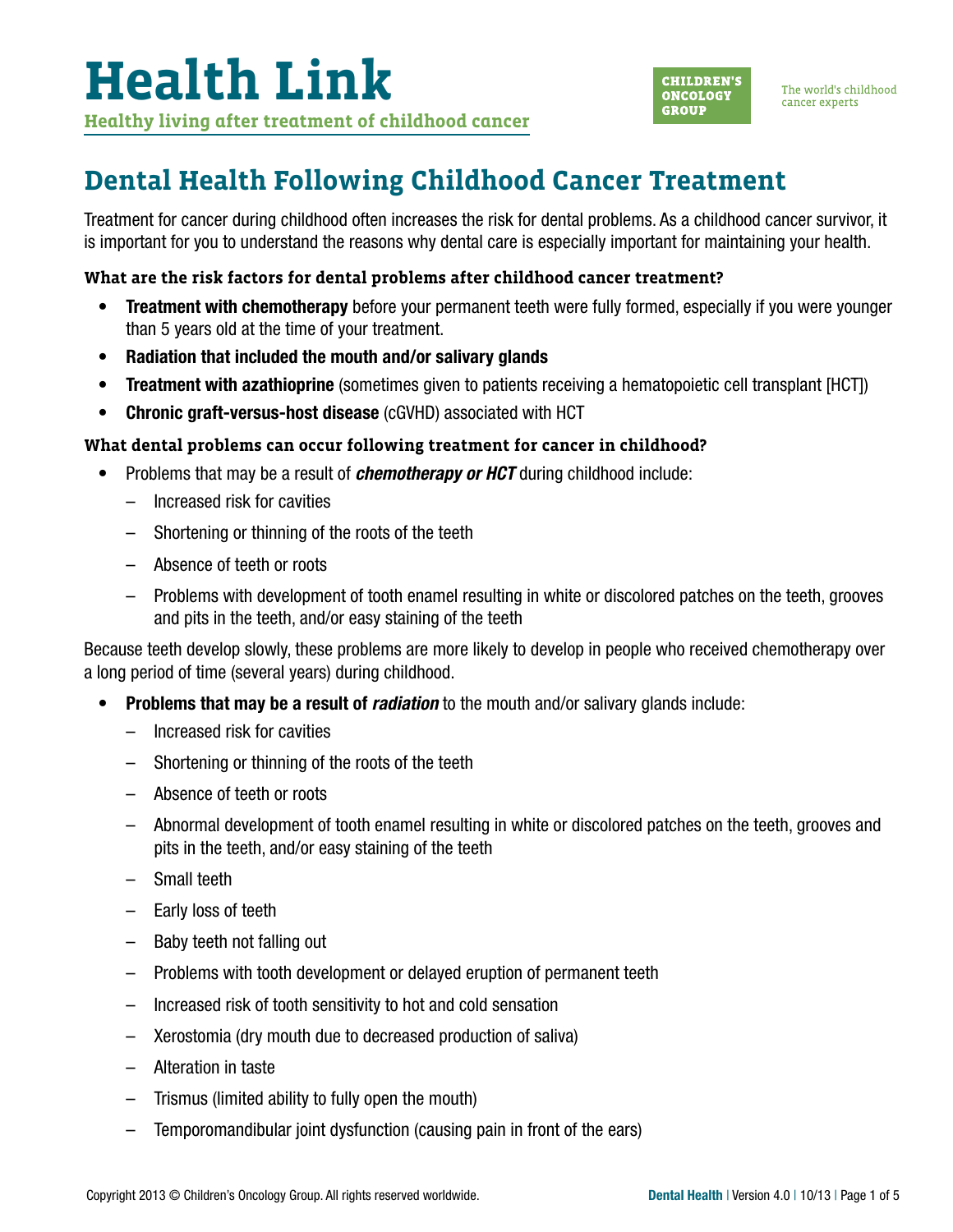

The world's childhood cancer experts

- Malocclusion (bite problem, such as overbite or underbite)
- Abnormal growth of bones of the face and neck
- Periodontal (gum) disease
- Osteoradionecrosis (problem with healing of the jawbone after dental surgery or extraction of teeth) (see related Health Link: "Osteoradionecrosis")

#### **What can be done for these problems?**

Taking care of teeth and gums is always important, and it is even more important if you have had radiation or chemotherapy at a young age. If your gums are not healthy, they can shrink away from your teeth, causing infection in the bone supporting the roots. This bone can dissolve away slowly, causing the teeth to become loose. This condition is called **periodontitis** (inflammation surrounding a tooth). Periodontitis can be prevented by proper brushing of your teeth and gums and by flossing between your teeth at least once a day. Taking good care of your teeth and gums, combined with routine visits to your dentist, can prevent the development of cavities and gum disease.

If your permanent teeth do not develop normally, you may need caps or crowns in order to improve your smile and the function of your teeth. Sometimes reconstructive surgery is needed to correct poor bone growth of the face or jaw. Radiation can sometimes make it difficult to open your mouth fully (trismus), or cause some scarring and hardening of the jaw muscles (**fibrosis**). Stretching exercises for the jaw may reduce fibrosis and improve your ability to open your mouth. Your dentist will be able to instruct you or refer you to occupational therapy to learn these exercises. If you have crooked or small teeth, this may be improved by bonding (applying a thin coating of plastic material on the front surface of the teeth to cover any flaws). If braces are needed, your dentist will do a panorex x-ray of the teeth to see if the teeth, roots and supporting bone are strong enough for braces. If you had high doses of radiation to the face or mouth and you require dental surgery, you may be at increased risk of developing a bone-healing problem (osteoradionecrosis) after the surgery. Your dentist should discuss this potential problem with a radiation oncologist before any dental surgery. If you had an allogeneic bone marrow or stem cell transplant (from a donor other than yourself), it is important to let your dentist know, so that the dentist can check for changes indicating chronic graftversus-host disease.

#### **What is xerostomia and what should I do if I have it?**

Dry mouth, also called "xerostomia" can occur after radiation to the head or neck. Other problems related to xerostomia include persistent sore throat, burning sensation in the mouth and gums, problems speaking, difficulty swallowing, hoarseness, or dry nasal passages. Dryness of the mouth is a result of decreased saliva and/or thickening of the saliva, and can lead to the development of cavities.

Drinking liquids frequently and the use of artificial saliva can help relieve the symptoms of xerostomia. Sugar-free candy stimulates salvia production. Proper brushing habits are very important for people with xerostomia, as is limiting the intake of candy and other sweets. Your dentist may recommend application of a fluoride gel to your teeth at least once a day. The fluoride acts on the enamel of your teeth to make it more resistant to decay. Ask your dentist about whether you should use daily fluoride.

### **Should I take any special precautions when having dental work done?**

Always let your dentist know if you have the following health conditions:

- Shunt (surgical placement of a tube to drain fluid from the brain)
- Limb salvage procedure (replacement of bone with a metal rod or bone graft)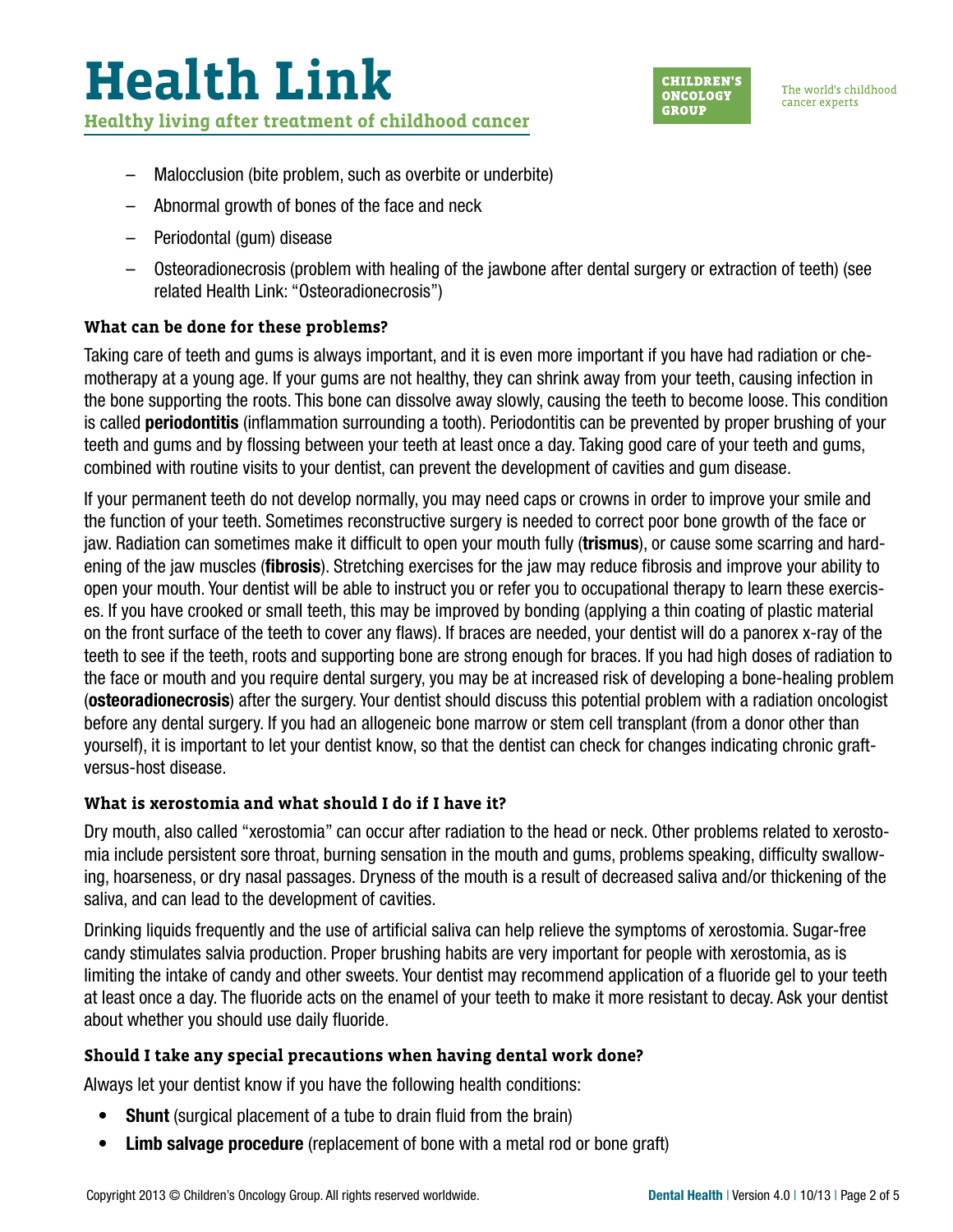# **Health Link Healthy living after treatment of childhood cancer**



The world's childhood cancer experts

- Leaky or scarred heart valve (this sometimes happens after radiation to the chest)
- Splenectomy (surgical removal of the spleen)
- High doses of radiation to the spleen (40 Gy-4000 cGy/rads or more)
- Currently active chronic graft-versus-host disease (cGVHD) following hematopoietic cell transplant

In any of these situations, bacteria that normally enter the bloodstream during dental work may increase the risk of serious infections. As a precaution against infection, if you have any of these conditions, antibiotics may be needed before any dental work is done.

When dental work is planned, ask your dentist if you need to take antibiotics before the procedure. (Also see the following related Health Links: "Splenic Precautions," "Limb Salvage after Bone Cancer," and "Heart Problems Following Treatment for Childhood Cancer ").

#### **What is the risk of developing oral cancer?**

People who have had radiation to the head and neck during childhood, or who have cGVHD after bone marrow or stem cell transplant, may be at increased risk for oral cancers. Using tobacco in any form or using alcohol in combination with smoking greatly increases this risk. Infection with certain forms of the human papillomavirus (HPV) also increases this risk. Your dentist should perform an oral cancer screening exam during each visit.

If you notice any of the following, notify your dentist immediately:

- A sore that does not heal or that bleeds easily
- A change in the color of your mouth tissues
- A lump, thickening or rough spot in the mouth
- Pain, tenderness or numbness anywhere in the mouth or on the lips

Most of the time, these symptoms do not indicate any problem, but a dentist can tell if they are the sign of a serious problem.

### **What should I do to keep my teeth and mouth as healthy as possible?**

Follow these recommendations (unless your dentist recommends otherwise):

- See your dentist regularly at least every six months. Make sure that your dentist knows your health history and the treatment you received. (Ask your oncologist for a summary of your treatment). Be sure that your visit includes an oral cancer screening, and be sure to notify your dentist if you notice any warning signs of oral cancer.
- Have a panorex x-ray done before dental/orthodontic procedures to evaluate the root development of your teeth and determine if any modifications need to be made to your dental treatment plan.
- Brush your teeth at least twice a day.
	- Use a fluoride-containing toothpaste to help prevent tooth decay.
	- Place your brush at a slight angle toward the gum when brushing along the gum line.
	- Use a soft-bristle toothbrush, as recommended by your dentist.
	- Clean all surfaces of the teeth.
	- Brush your tongue to remove bacteria that can cause bad breath.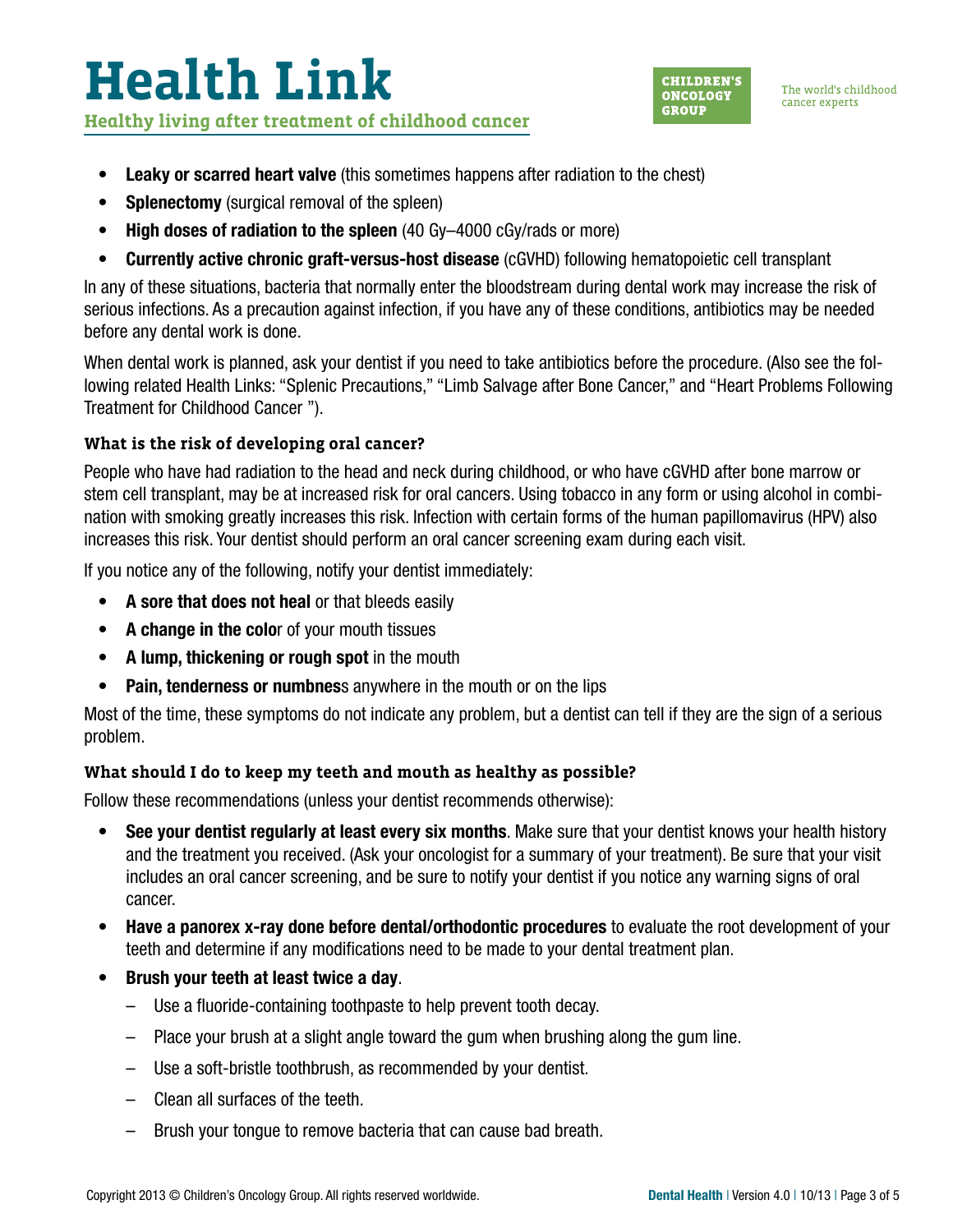## **Health Link Healthy living after treatment of childhood cancer**



#### • Floss your teeth once or twice a day

- Floss carefully between teeth because brushing alone does not remove plaque between teeth.
- Use a gentle touch to avoid injury to gums.
- It is normal to have a small amount of bleeding when flossing, but if the bleeding increases or your gums are red and puffy, this may be a sign of infection and you should notify your dentist.
- Use antibacterial, alcohol-free fluoride mouth rinses (your dentist can recommend the best ones for you).
- **Drink liquids frequently and/or use artificial saliva** (available at most pharmacies without a prescription).
- Apply fluoride frequently. Your dentist may recommend a daily fluoride rinse or gel that you can use at home after brushing, in addition to the special fluoride application you may receive at your regular dental cleanings.
- Limit sweets and carbohydrate-rich foods.
- Do not use tobacco products and use alcohol only in moderation (check with your healthcare provider to see if you should drink alcohol at all, since alcohol may increase other problems following childhood cancer treatment).
- Notify your dentist immediately if you develop any signs of infection in your mouth or gums, such as redness, tenderness, excessive bleeding of gums, painful teeth, and/or increased areas of sensitivity.

*For more information* about dental health issues following childhood cancer treatment:

• American Dental Association's dental health website at *[www.mouthhealthy.org](http://www.mouthhealthy.org)*

Adapted by Debbie Lafond, DNP, RNCS, PNP, CPON®, Children's National Medical Center, Washington, D.C., from "Save Your Smile" by Melissa Hudson, MD, St Jude Children's Research Hospital, After Completion of Therapy (ACT) Clinic, used with permission.

Reviewed by Man Wai Ng, DDS; Revonda Mosher, MS, CPNP, CPON®, Joan Darling, PhD; Louis S. Constine, MD; Smita Bhatia, MD, MPH; and Lisa Bashore, PhD, RN, CPNP, CPON®.

#### **Additional health information for childhood cancer survivors is available at**  *[www.survivorshipguidelines.org](http://www.survivorshipguidelines.org)*

Note: Throughout this *Health Links* series, the term "childhood cancer" is used to designate pediatric cancers that may occur during childhood, adolescence, or young adulthood. Health Links are designed to provide health information for survivors of pediatric cancer, regardless of whether the cancer occurred during childhood, adolescence, or young adulthood.

#### Disclaimer and Notice of Proprietary Rights

Introduction to Late Effects Guidelines and Health Links: *The Long-Term Follow-Up Guidelines for Survivors of Childhood, Adolescent, and Young Adult Cancers* and accompanying *Health*  Links were developed by the Children's Oncology Group as a collaborative effort of the Late Effects Committee and Nursing Discipline and are maintained and updated by the Children's Oncology Group's Long-Term Follow-Up Guidelines Core Committee and its associated Task Forces.

To cancer patients (if children, their parents or legal guardians): Please seek the advice of a physician or other qualified health provider with any questions you may have regarding a medical condition and do not rely on the Informational Content. The Children's Oncology Group is a research organization and does not provide individualized medical care or treatment.

To physicians and other healthcare providers: The Informational Content is not intended to replace your independent clinical judgment, medical advice, or to exclude other legitimate criteria for screening, health counseling, or intervention for specific complications of childhood cancer treatment. Neither is the Informational Content intended to exclude other reasonable alternative follow-up procedures. The Informational Content is provided as a courtesy, but not intended as a sole source of guidance in the evaluation of childhood cancer survivors. The Children's Oncology Group recognizes that specific patient care decisions are the prerogative of the patient, family, and healthcare provider.

No endorsement of any specific tests, products, or procedures is made by Informational Content, the Children's Oncology Group, or affiliated party or member of the Children's Oncology Group.

No Claim to Accuracy or Completeness: While the Children's Oncology Group has made every attempt to assure that the Informational Content is accurate and complete as of the date of publication, no warranty or representation, express or implied, is made as to the accuracy, reliability, completeness, relevance, or timeliness of such Informational Content.

No Liability on Part of Children's Oncology Group and Related Parties/Agreement to Indemnify and Hold Harmless the Children's Oncology Group and Related Parties: No liability is assumed by the Children's Oncology Group or any affiliated party or member thereof for damage resulting from the use, review, or access of the Informational Content. You agree to the following terms of indemni-